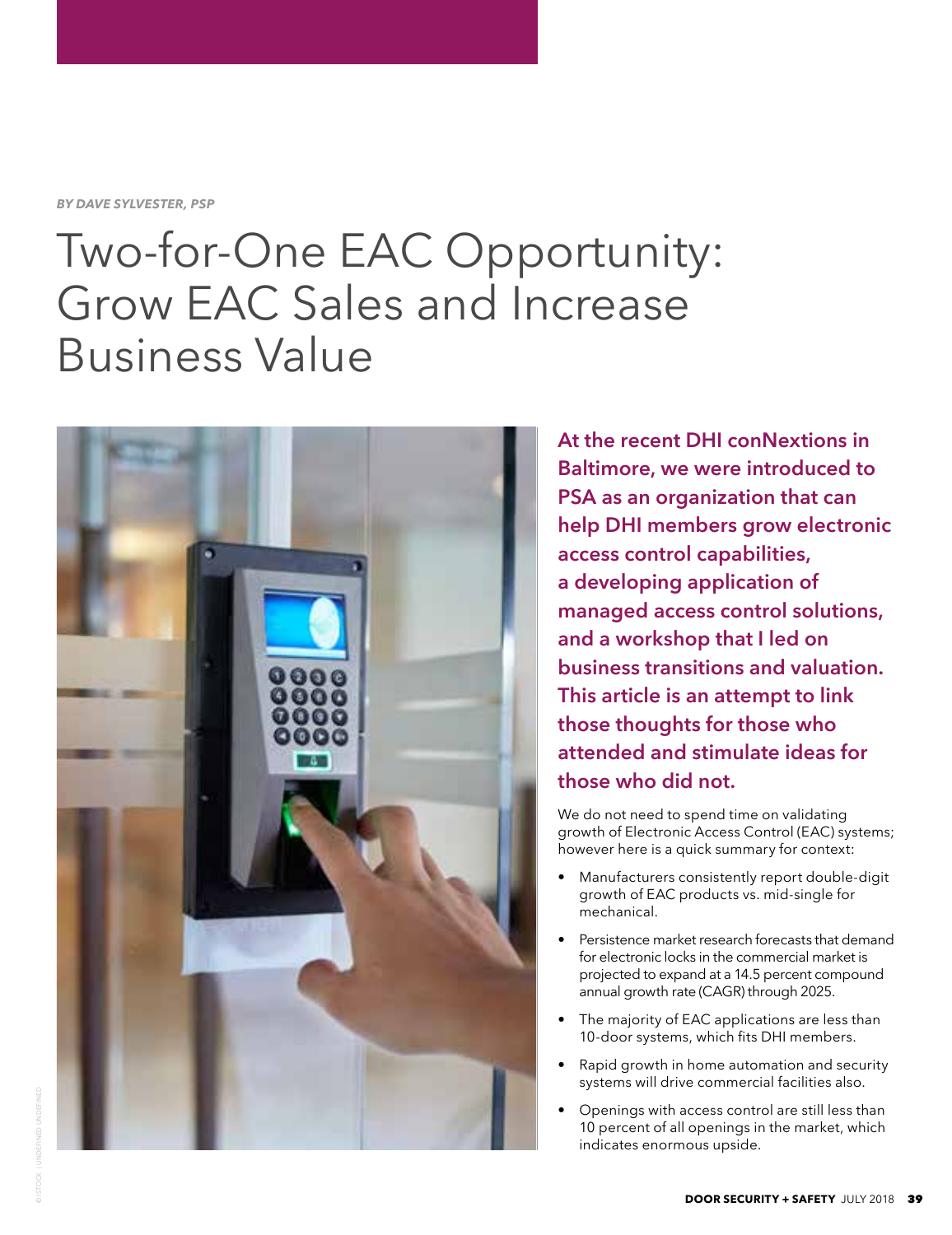## **NEW WAYS TO ENTER AND GROW THE EAC ELEMENT OF A DHI MEMBER'S BUSINESS**

Bill Bozeman, CEO of PSA, the world's largest EAC product consortium, presented at the DHI 2018 conNextions conference. As Bill explained, membership in PSA can be an excellent way for a company in the early phases of access control development to get access to all brands and products, become part of a national referral network, benefit from attractive payment terms, and tap into PSA's education program, with more than 1,500 on-demand training programs and resources.

Bill reinforced that the majority of EAC systems are less than 10 doors and discussed the idea that creates part one of the two-for-one opportunity—selling and servicing cloud-based, managed access control systems.

Access Control as a Service, ACaaS, is part one of the two-for-one opportunity. EAC as managed service was introduced by Brivo's Steve Van Till 10 years ago. Steve Van Till is a highly-regarded visionary of where IoT is headed and how security applications will evolve in the future, and has positioned Brivo as an industry leader. I remember the first ISC West show where Brivo exhibited; I was scratching my head about the entire idea. Now, managed access control is going mainstream, and riding the larger cloud-based "everything as a service" movement.

In my first quarter 2018 industry update, I referenced a statement from Imperial Capital who sees a strong outlook for access control as a service. According to a February 2017 report by Global

Industry Analysts, the global market for ACaaS is projected to grow nearly 25 percent per annum, reaching \$629 million by 2020.

Several companies offer a cloud-based access control system that is perfect for the door and hardware distributor wanting to grow the EAC element of their business. These systems are designed for smaller applications, which again, is the largest part of the market. The managed service aspect, or contractual recurring revenue, absolutely creates value in the providing business.

Companies leading the way with managed access control include 3X Logic, Brivo, Fennics and Kantech. Any of these companies would be excited about developing a relationship with a DHI member.

## **RECURRING REVENUE BUSINESSES ARE MORE VALUABLE THAN PROJECT-BASED BUSINESSES**

I led a workshop at conNextions entitled *Business Ownership Transition: Realize the Optimal Outcome*. The workshop was based on my real-life successful and unsuccessful business transitions over the last four years. I addressed how a business's value is viewed by the seller and conversely by the buyer. We covered the ownership transition process and ways to optimize the outcome. We also focused on the number one question asked about business valuation—what is the right Earnings Before Interest, Taxes, Depreciation and Amortization (EBITDA) multiple for my business? And as I said at the conference—it depends.

The right EBITDA multiple depends on many factors: the size of the business (revenue), level of profitability, the historical financial performance, local or regional market dynamics, the depth of management team, and so on. The basis of valuation, though, is confidence in future cash flows.